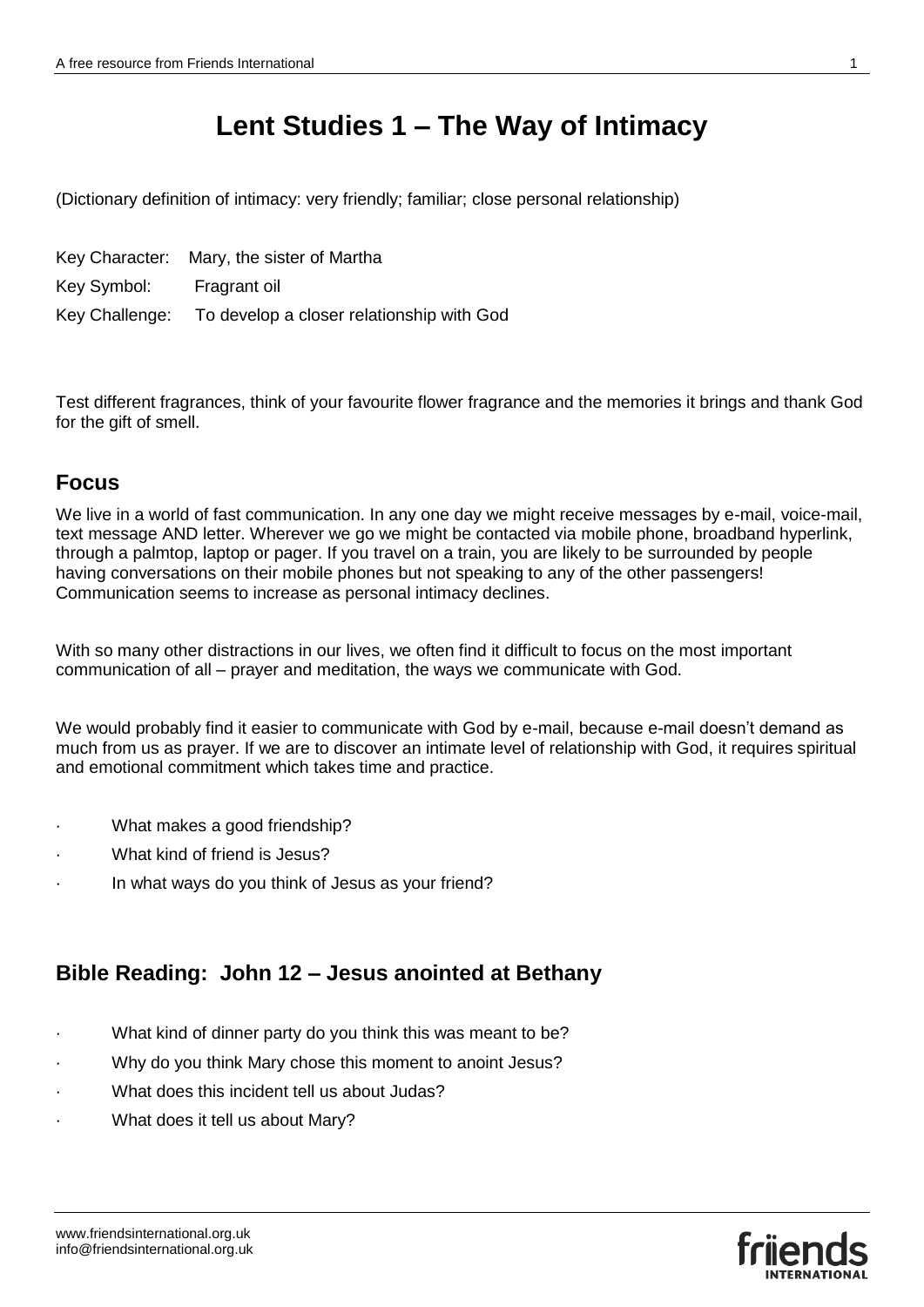## **Background Information**

The Jews always used scent and fragrance in their ceremonies. Mary used a pint of pure nard. Nard is an oil which comes from the root of the nard plant. It was often used as a medicinal ointment and was imported from Nepal and India. That was why it was so expensive. A pint was a very generous quantity for Mary to use, so it's not surprising that "the house was filled with the sweet smell of the perfume".

It is interesting that Mary anointed Jesus' feet. It was more customary to anoint the head with such an expensive perfume. However, often the anointing of a body for burial began with the feet rather than the head.

When Mary undid her hair to wipe the feet of Jesus it was an unusual thing to do. Jewish women kept their hair tied up and would only let it loose when undressing or as a sign they were in mourning.

The combination of anointing, pouring the nard on His feet and loosening her hair all suggest that Mary was already thinking about the death of Jesus as she expressed her love for Him so powerfully. This was a sign of her devoted love and the close relationship she shared with Jesus.

- · How would you show a close relationship with Jesus?
- How can we show this relationship together as well as individually?

In the Ten Commandments, God asks us to have one day of rest per week. Why do you think He did this and how should we use it?

### **Read Mark 15:47 & 16:1**

- · Why did the women go to Jesus' tomb on that first Easter morning?
- How could they best show their love now that Christ was risen?
- How best can we show our love for Jesus today?

#### **Response**

Intimacy with God begins with the desire to cultivate a relationship with Him throughout the day, every day. Prayer is about talking to God as a friend and companion and our daily lives should be lived as an offering to Him. So our everyday activities like doing the shopping, driving the car, doing the washing, travelling on the bus etc. can all be offered to Him and we can talk to Him as we do these things. The people we meet in our lives can be helped and prayed for. In this way, the whole of our lives become worship to God and we spread His fragrance into the lives of others.

# **Read 2 Corinthians 2:14 & 15**

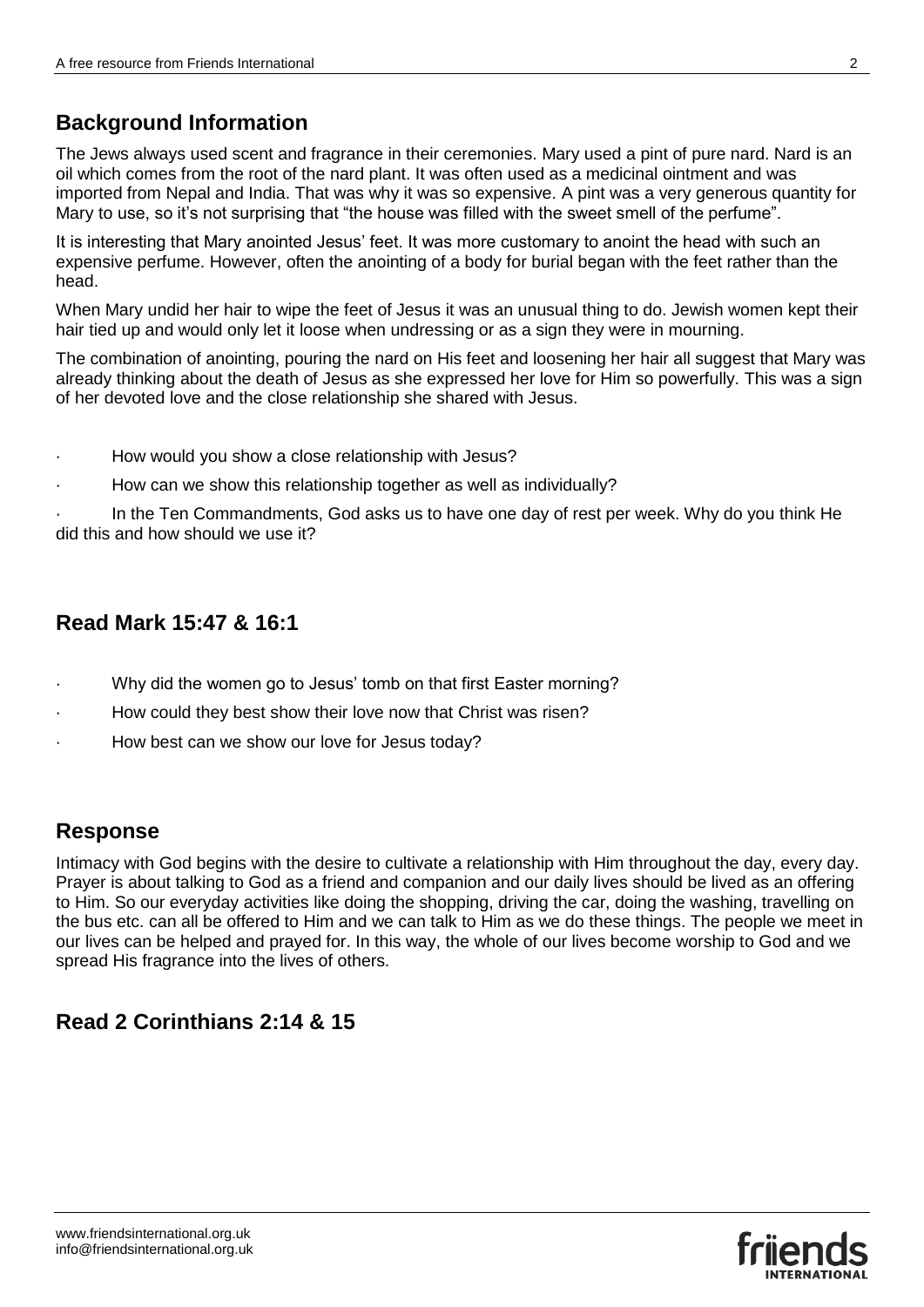# **Lent Studies 2 – The Way of Service**

| Key Character: Peter |                                                                 |
|----------------------|-----------------------------------------------------------------|
| Key Symbol: A towel  |                                                                 |
|                      | Key Challenge: To develop a life of care and concern for others |

At a wedding reception would you prefer to be sitting and eating the food with the most important guests or be serving the food to the guests? Why? Be honest!

# **Background Information**

Servants and slaves were a common part of Roman middle class and upper class life. Roman society was a society of masters/mistresses and servants/slaves.

Open-toed sandals were the most common footwear and the dusty dirty roads of Palestine resulted in dusty dirty feet. When guests arrived, it was the task of the lowest servant or slave to wash the feet of the guests and dry them with a towel.

What kind of jobs would you ask a slave to do today if you had one?!

# **Bible Reading: John 13:1 – 17 – Jesus washes the disciples' feet**

- · How do you think the disciples would have reacted when Jesus started washing their feet?
- Explain Peter's reaction.
- If Jesus lived in your home town, whom would He serve first do you think?
- When do you feel you're not being appreciated?
- If we are genuinely serving God with our lives, should we expect to be appreciated?
- What makes someone great in the world's eyes? What makes them great in God's eyes?

#### **Response**

The way of service is about entrusting ourselves to Jesus. If you are an "activist" you probably find it much easier to "do" rather than to "wait". However, the way of service begins when we allow Jesus to wash our feet – to cleanse us from sin and to befriend us. We need to be humble before Him, admit and confess our sinfulness, ask for His forgiveness and then asked for the Holy Spirit to change our attitudes and behaviour so we can live a life of Christian service.

The way of service is also about following Jesus' example and living our lives for others rather than for ourselves. This isn't easy in Western culture which is focussed on **me**, my rights and meeting my needs. Jesus asks us to live our lives focussed on **them**.

Name six incidents in which Jesus served others

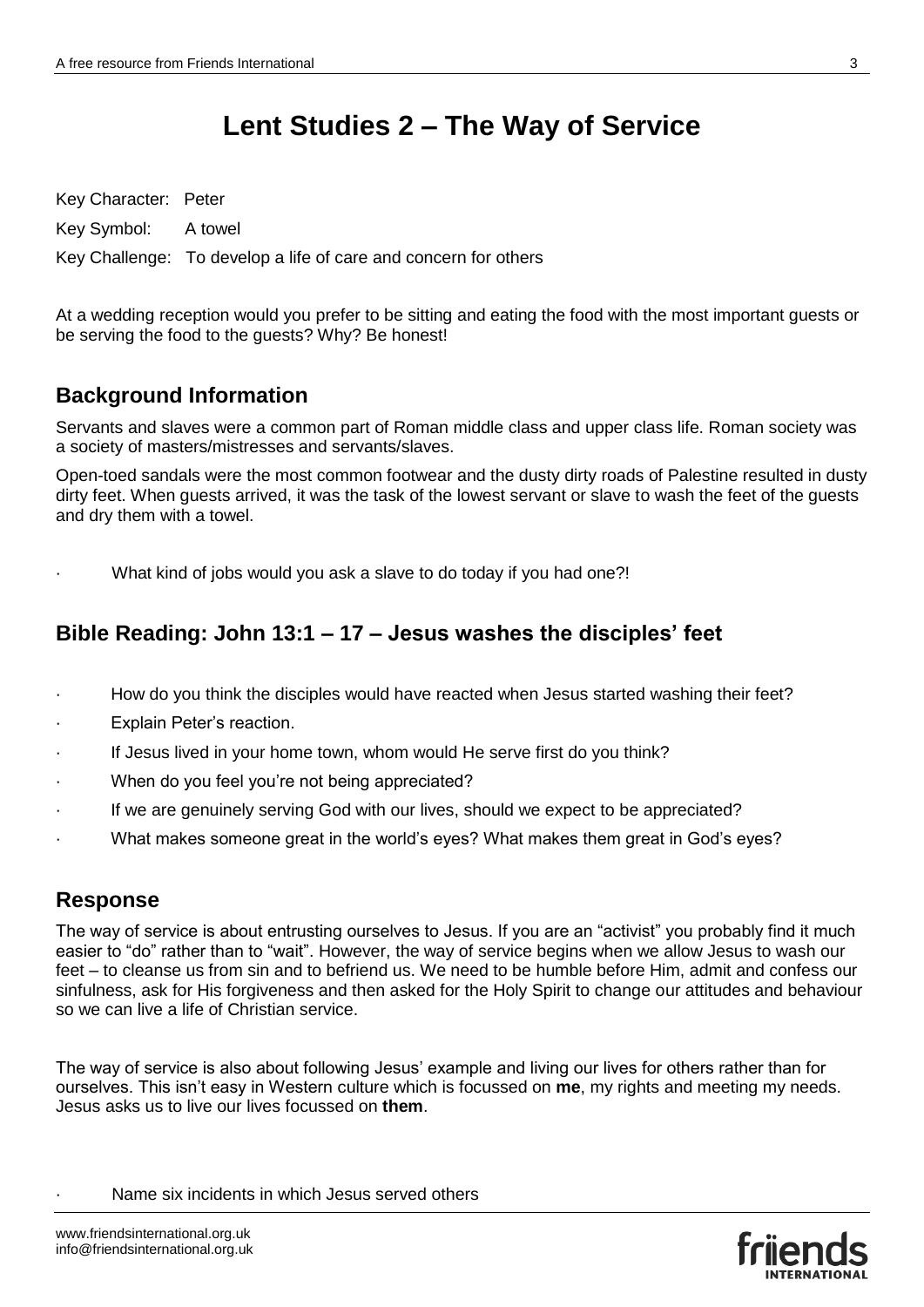- · What does living a life of service mean to you practically?
- How would our lives change if we took all this seriously?
- How would the world change?

#### **Musical Reflection**

From heaven you came, helpless babe Entered our world, your glory veiled Not to be served, but to serve And give your life that we might live

#### **Chorus**

*This is our God, the Servant King He calls us now to follow Him To bring our lives as a daily offering Of worship to the Servant King*

There in the garden of tears My heavy load He chose to bear His heart with sorrow was torn "Yet not my will, but yours" He said

Come see His hands and His feet The scars that speak of sacrifice Hands that flung stars into space To cruel nails surrendered

So let us learn how to serve And in our lives enthrone Him Each other's needs to prefer For it is Christ we're serving

(*Composed by Graham Kendrick*)

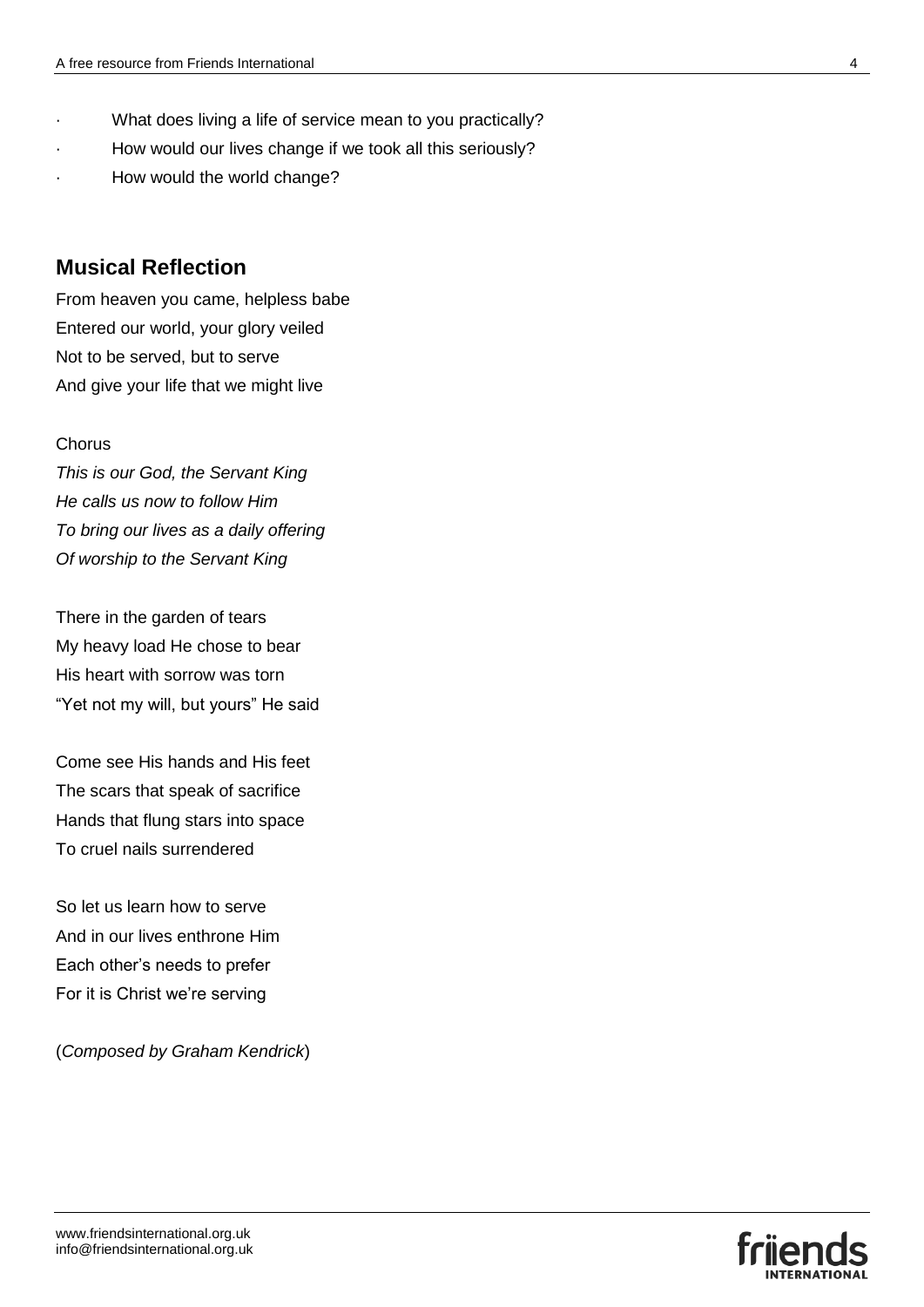# **Lent Studies 3 – The Way of Salvation**

Key Character: Adam

Keynote Symbol: A cross

Key Challenge: To know the saving power of Jesus Christ

One of the most popular subjects for films, books or plays is the battle between good and evil. Why do you think this is such a popular subject? Which films, books or plays have you enjoyed which deal with this topic?

### **Bible Reading: John 12:20 –33 – Jesus predicts His own death**

In order to understand the important symbols of the snake, tree and a man which we will be considering later, we need to read the following verses –

- · Genesis 3:1; 14 -15
- Numbers 21:4-9
- · John 3:14; 8:28; 12:32 –33; 19:28 –30
- · 1 Corinthians 15:21 –22
- · Revelation 20:2

# **A tree**

In the Garden of Eden, God made a covenant (promise) with Adam which depended upon Adam's obedience regarding the fruit of the tree of knowledge of good and evil. Satan used this tree to tempt Adam and Eve to disobey God which meant they lost their innocence.

Therefore it is significant that Jesus died on a cross which was made from the wood of a tree. Jesus death on the cross was the method used by God to offer people the opportunity to come back into God's family and to have a relationship with Him just like Adam and Eve had done before they sinned.

# **A snake**

The other image which runs from the Garden of Eden right to the end of the Bible is that of a snake. When the Israelites were overwhelmed by a plague of poisonous snakes, God told Moses to make a bronze snake and lift it up on a pole. The Bible tells us that anyone who looked at it was healed from snake bites. The snake's power was defeated by what was "lifted up". John saw this incident as a prophetic picture of what happened when Jesus was "lifted up" on the cross. Some early records of crucifixion suggest that the victims' feet were nailed to the cross through the heel. When a snake is hit on the head it dies. The cross did not destroy Jesus because He came back to life, but through His death Satan was defeated forever.

# **A Man**

Adam broke his side of the covenant with God and so sin entered the world. It became a world of selfishness in which God rules are disobeyed and God is ignored by many.

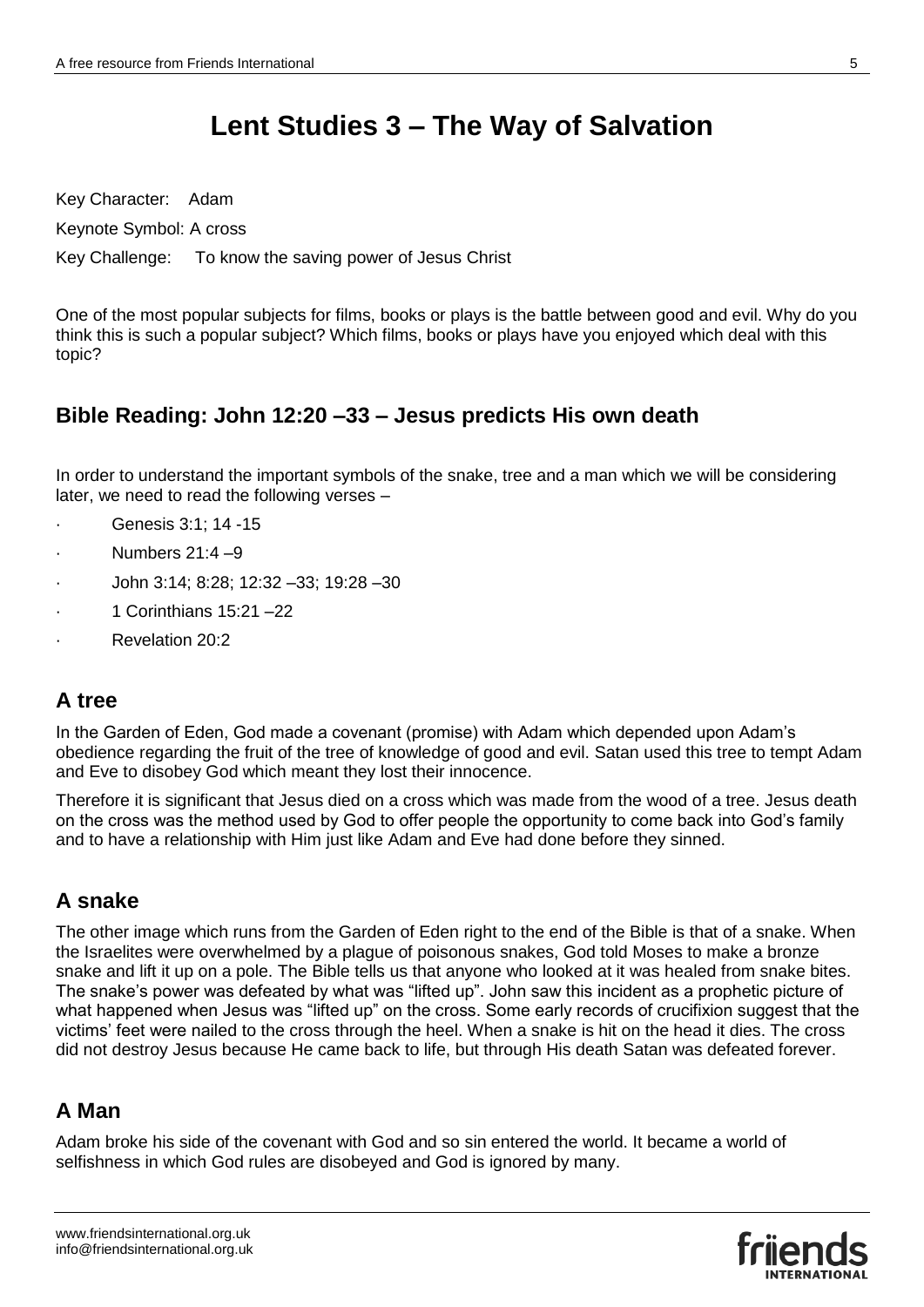However, God then sent another "man" into the world – His only Son, Jesus Christ, to offer people the chance to put their lives right with God and to restore a covenant relationship with Him.

### **Questions**

- Why do you think the image of a snake for the power of evil is a strong one?
- What happens to the snake at the end of time?
- How do the symbols of a tree, a pole and a cross help you understand what Jesus did by His death?
- If Jesus defeated evil on the cross, why is there still evil in the world today?
- How can we overcome evil in our lives?
- What do you think heaven will be like, where this no evil?

# **Prayer**

Dear Lord Jesus

Thank you for walking the way of the cross for me

Thank you for bearing the brokenness, suffering the pain and facing the rejection

Thank you for taking upon yourself all my sin and the sins of the rest of the world

Thank you for taking upon yourself the battle against evil and evil powers

Thank you for doing all this so I can discover

A new life to live

A new strength in facing suffering

A new forgiveness for sin

A new power over evil

A new hope for tomorrow

Thank you that all this is possible only through the work and power of your Holy Spirit in my life Amen

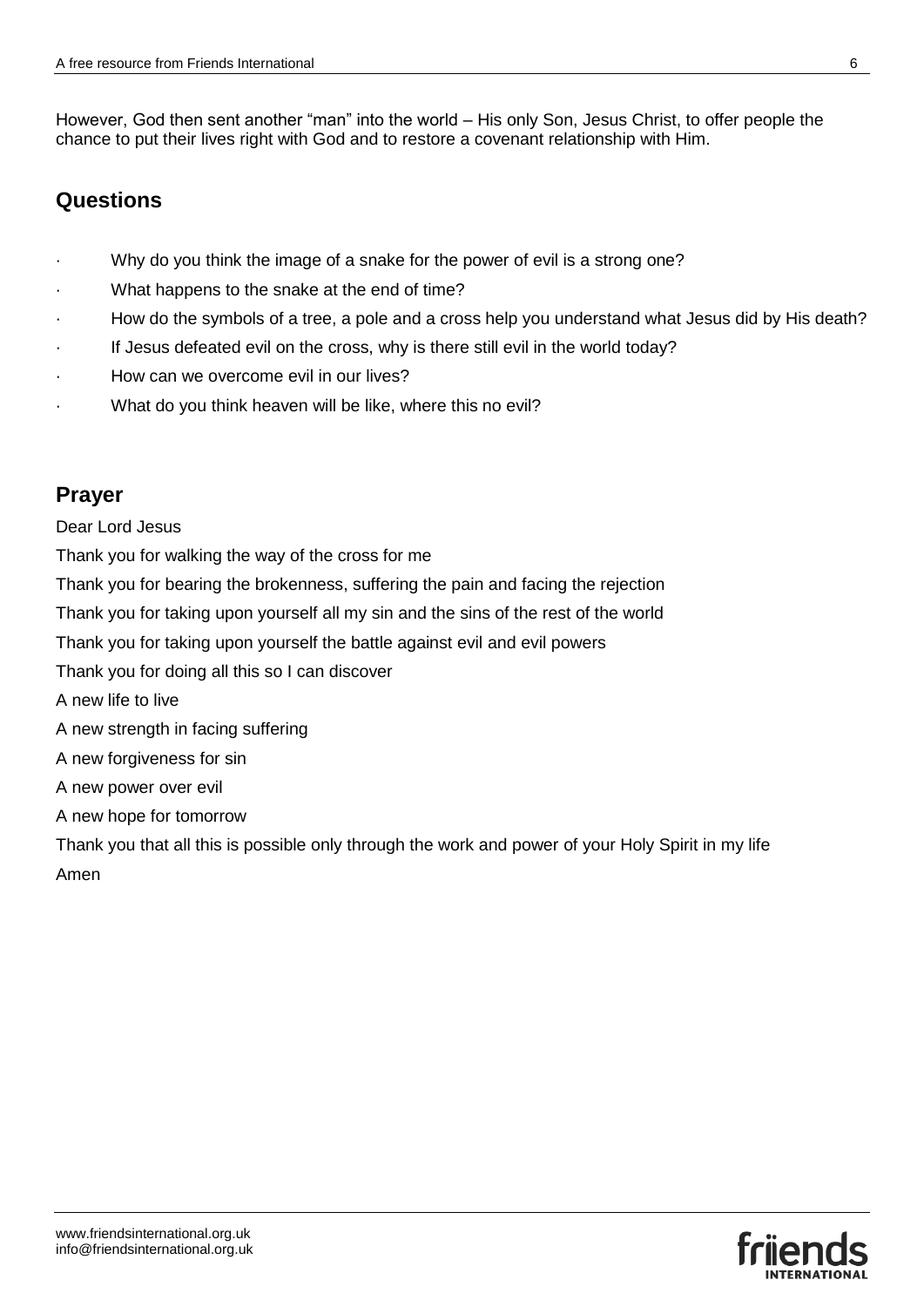# **Lent Studies 4 – The Way of Commitment**

Key Character: Peter Keynote Symbol: Bread Key Challenge: To obey the call of Christ

In a village a boy stood watching A baker baking bread He watched the kneading of the dough And the shaping into loaves He felt the heat of the oven's fire He smelt that baking smell And when they asked him what he'd do I'll feed them bread, he said.

A man stood and watched crowds walk away Taking in lessons learned His friends gathered left over food From a meal they all had shared And twelve baskets full of barley loaves Was what there was to spare For when they'd asked him what he'd do I'll feed them bread, he said.

When the people asked him for a sign Food sent down from heaven The truth is, I'm the bread And although you don't believe If it's life you are seeking, then Of me you will have to eat I am the bread the Father sent I'll feed you bread, he said.

This can't be true, in anger they cried How can we eat your flesh? Unless you do, he told them all And also drink of my blood Then within you there cannot be life. I give that the world might live And when you ask me who I am I'll feed you bread, he said.

And at a table sat the man with A number of his friends Taking a loaf, breaking it said This is my body broken And the wine in this cup is my blood Poured out in forgiveness Eat, drink, so you'll never forget I'm feeding you bread, he said.

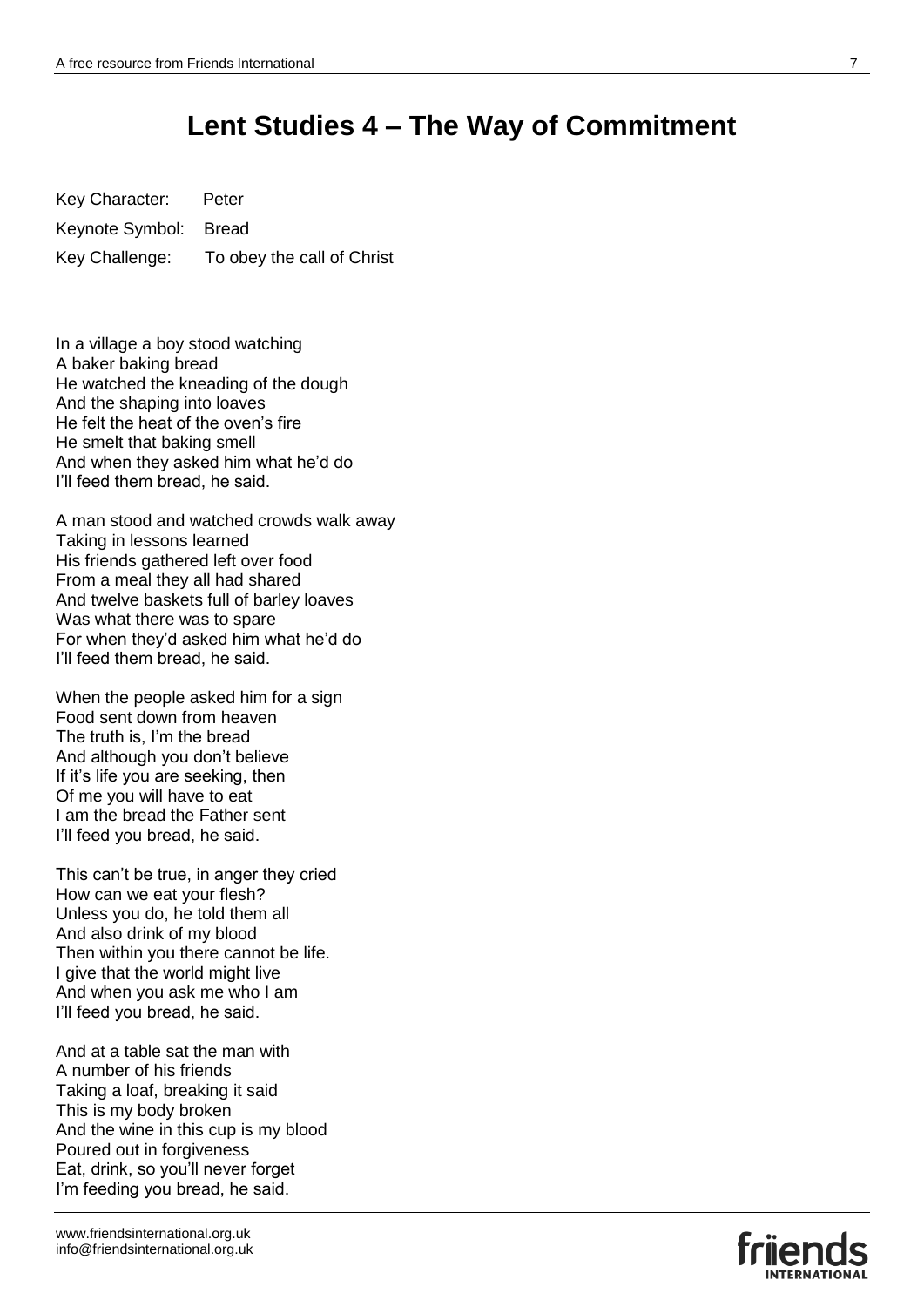As night fell on the Emmaus road We ate with a stranger Who'd shared with us from Scripture And then taken up a loaf I recognized him as he blessed it And breaking it, shared it His body that's broken for me I'm feeding you bread, he said I'm feeding you bread, he said.

#### *From "Breaking Bread" by Steven Deal*

- · Why do you think Jesus used bread as such an important symbol?
- When Jesus fed the 5,000 some of them followed Him around the lake. Why?
- What kind of bread did Jesus really want them to enjoy?

#### **Bible Reading: John 21:1 – 14**

- How do you think the disciples felt after their night of fishing?
- · What had happened the last time Jesus performed a fishing miracle? Read Luke chapter 5: 4 13
- · Why did Jesus repeat this miracle now?

#### **Peter**

For three years, Peter had been determined to be committed to Jesus. Read the different promises he made –

"Lord, I am ready to go with you to prison and to death" Luke 22:33

"Even if I have to die with you, I will never disown you". Matthew 26:35

"I will lay down my life for you". John 13:37

- · What did Peter actually do when Jesus was arrested?
- · How do you think he felt when he failed?

#### **Bible Reading: John 21:15 – 17**

- How do you think Peter felt when Jesus asked him these questions?
- Why do you think Jesus asked him three times?
- How deep is our love for Jesus? Are we prepared to give up everything to follow Him?

Just as Peter denied knowing Jesus three times before the Crucifixion, so he is asked by Jesus to affirm his love three times. This can give us encouragement to know we are forgiven when we are truly sorry about